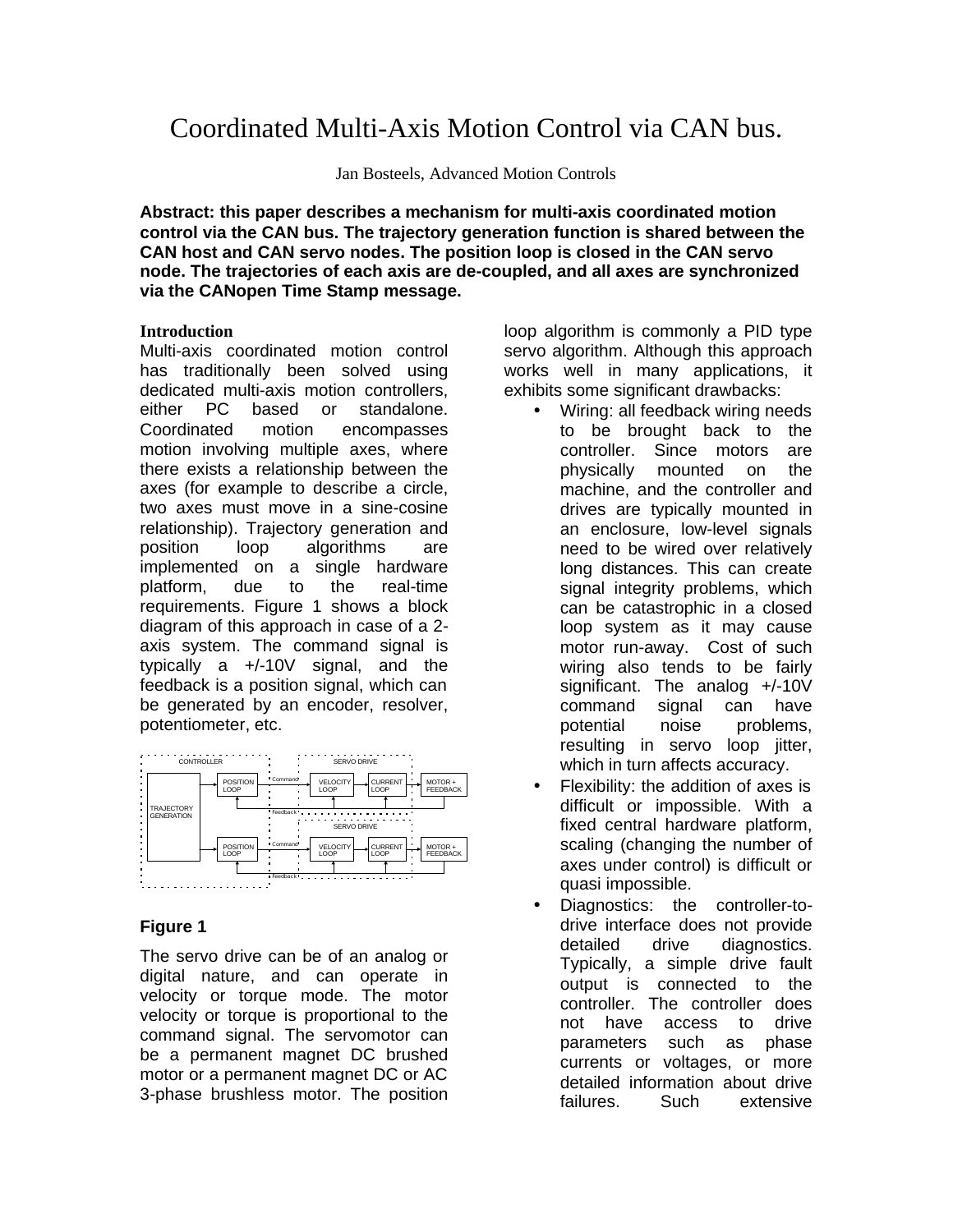diagnostics could support preventive maintenance or help troubleshoot problems more efficiently.

### **Networking**

As digital networking was introduced into the domain of motion control, different approaches have been investigated to achieve coordinated motion. One approach has been to keep the trajectory generation and position loop algorithms in a central host controller, which sends digital torque or velocity commands via a high-speed serial link to a digital servo drive. The servo drive updates the controller with the actual motor position via that same serial interface. This approach basically replaces the +/-10V and position feedback interface with a high-speed, digital interface. Since the drive can be mounted in the direct vicinity of the motor, and since the drive typically needs the motor position for proper commutation (in case of 3-phase brushless motors), this provides an elegant wiring solution. Figure 2 shows the block diagram of such a system.



## **Figure 2**

The drawback of this approach is that the serial connection between the controller and the drive needs to be relatively fast, which adds cost and complexity to both drive and controller. Some of the existing solutions are:

- SERCOS: optical fiber solution, running at 2, 4, or 16Mbit/s
- IEEE1394 (a.k.a. FireWire): copper wire or optical fiber

solution running at 200, or 400 Mbit/s

• 100BaseT, 10BaseT (a.k.a. Ethernet): copper wire solution running at 10 or 100 Mbit/s

The actual communication protocol used with the above physical layers varies. Some protocols are open standard; some are manufacturer specific and thus proprietary. Position loop update rates are in the 5 to 10 kHz range, which means torque or velocity commands need to be sent, and actual positions received, at 200 to 100 μsec intervals. It is also important to maintain synchronization between all axes, which means transmission latencies need to be minimized. Also, since the drive is already of a digital nature, its resources are not fully used if it is only to control motor torque or velocity.

# **Distributed Approach**

An alternative approach, suitable for many applications, is to move the position loop to the digital drive. In this new scenario, the controller sends position commands to the drives, which can be done at a lower rate (at least lower compared to position loop update rates). A more cost effective, lower speed serial link can be used. To further reduce the position command update rate, the drive could perform higher order interpolation. This means now that the servo drive has both a trajectory generation and position loop algorithm implementation. With this mechanism, the host controller would split the overall position trajectory in segments, and would send the segment information to the servo drive. The servo drives perform a higher order interpolation on the segment end point information. In essence, this means that the trajectory generation is shared between the host controller and the servo drive. Figure 3 shows a block diagram for a 2-axis system.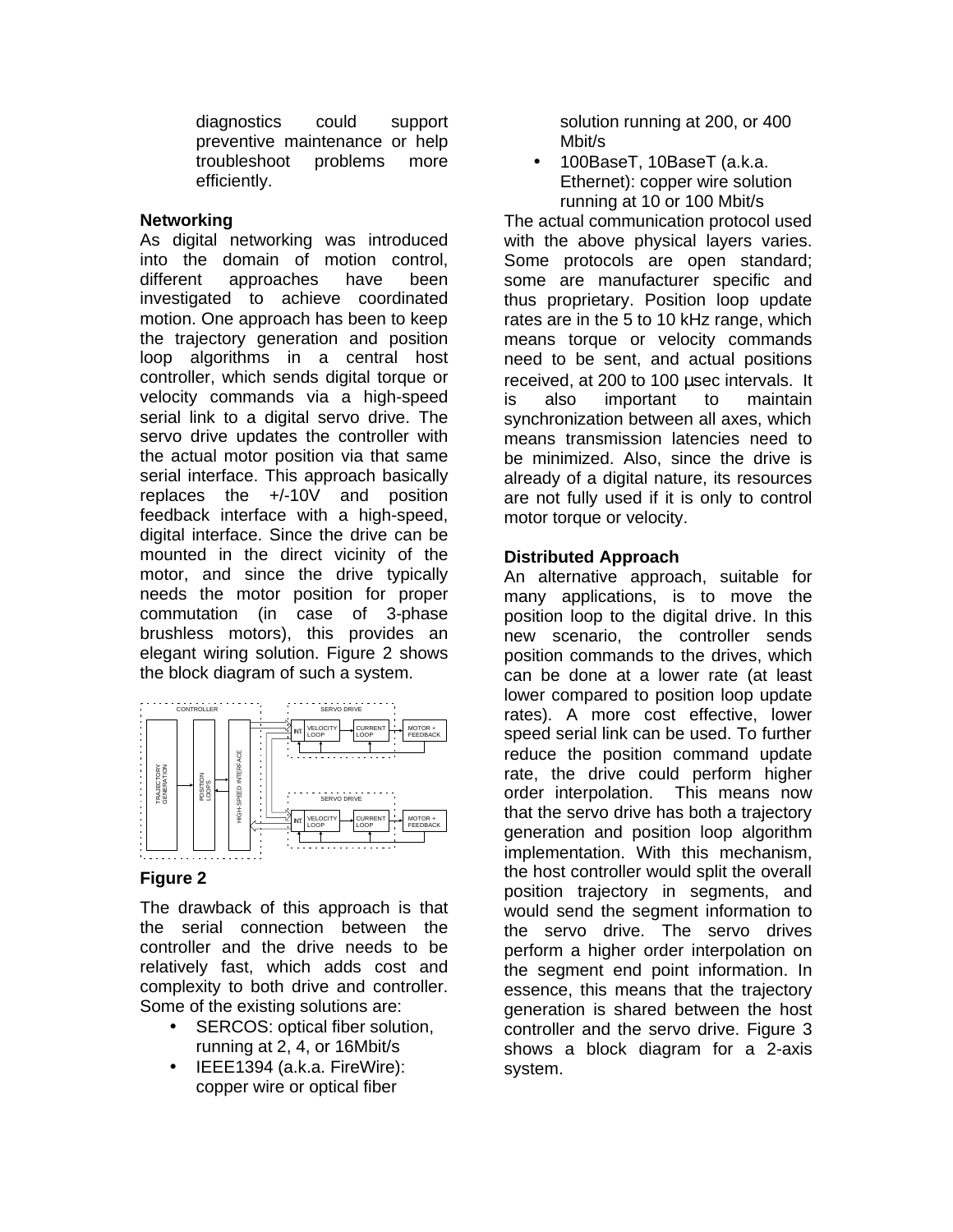

#### **Figure 3**

#### **Segmentation**

In a multi-axis system, the overall, multidimensional, trajectory can be decomposed into a position vs. time profile for each axis. The position profile for each axis can be split into segments, as Figure 4 shows.



#### **Figure 4**

This segmentation is carried out in the controller. Each segment Si has an associated segment time Ti (i=0, 1, 2,…), which can vary between segments, but also between axes. Selection of the segment time is somewhat controller and application dependent. In addition, each segment has a segment end point position and velocity Pi and Vi  $(i=0, 1, 2, ...)$ . Note that the segment end point velocity is the slope of the position profile in that point (velocity is the first time derivative of position). Also note that the end point of one segment is the start point of the next segment. The position and velocity of the end point of one segment is the same as the position and velocity of the starting point of the next segment.

In case of a third order interpolation between segment start and end points, the position x(t) has the following format:

 $x(t) = a \cdot t^3 + b \cdot t^2 + c \cdot t + d$ 

Given the start time  $T_s$  and end time  $T_e$  $= T_{s} + Ti$  (where i=0, 1, 2, ... is the segment number), the position and velocity of the segment start and end time,

$$
x(T_s) = x_s
$$
  
\n
$$
v(T_s) = \dot{x}(T_s) = \dot{x}_s
$$
  
\n
$$
x(T_e) = x_e
$$
  
\n
$$
v(T_e) = \dot{x}(T_e) = \dot{x}_e
$$

, one can determine the 4 coefficients of the third order curve between the segment end points:

$$
x_s = a \cdot T_s^3 + b \cdot T_s^2 + c \cdot T_s + d
$$
  
\n
$$
\dot{x}_s = 3 \cdot a \cdot T_s^2 + 2 \cdot b \cdot T_s + c
$$
  
\n
$$
x_e = a \cdot T_e^3 + b \cdot T_e^2 + c \cdot T_e + d
$$
  
\n
$$
\dot{x}_e = 3 \cdot a \cdot T_e^2 + 2 \cdot b \cdot T_e + c
$$

The 4 equations above allow solving for the four coefficients a, b, c, and d. This interpolation is performed in the servo drive, for each segment.

Through the segment time and end point position and velocity, the original position profile can be recreated with some degree of accuracy. The inaccuracies introduced by the third order interpolation can be established by comparing the original position profile and the profile resulting from the segmentation and third order interpolation of each segment. This inaccuracy can be reduced by careful selection of the segment time. Intuitively one can see that by reducing the segment time, the maximum error between the original profile and the profile generated in the drive can be reduced. However, this requires that segment information needs to be sent more frequently, which in turn presents a design trade-off.

The actual relationship between segment time and the error created by interpolation is mathematically very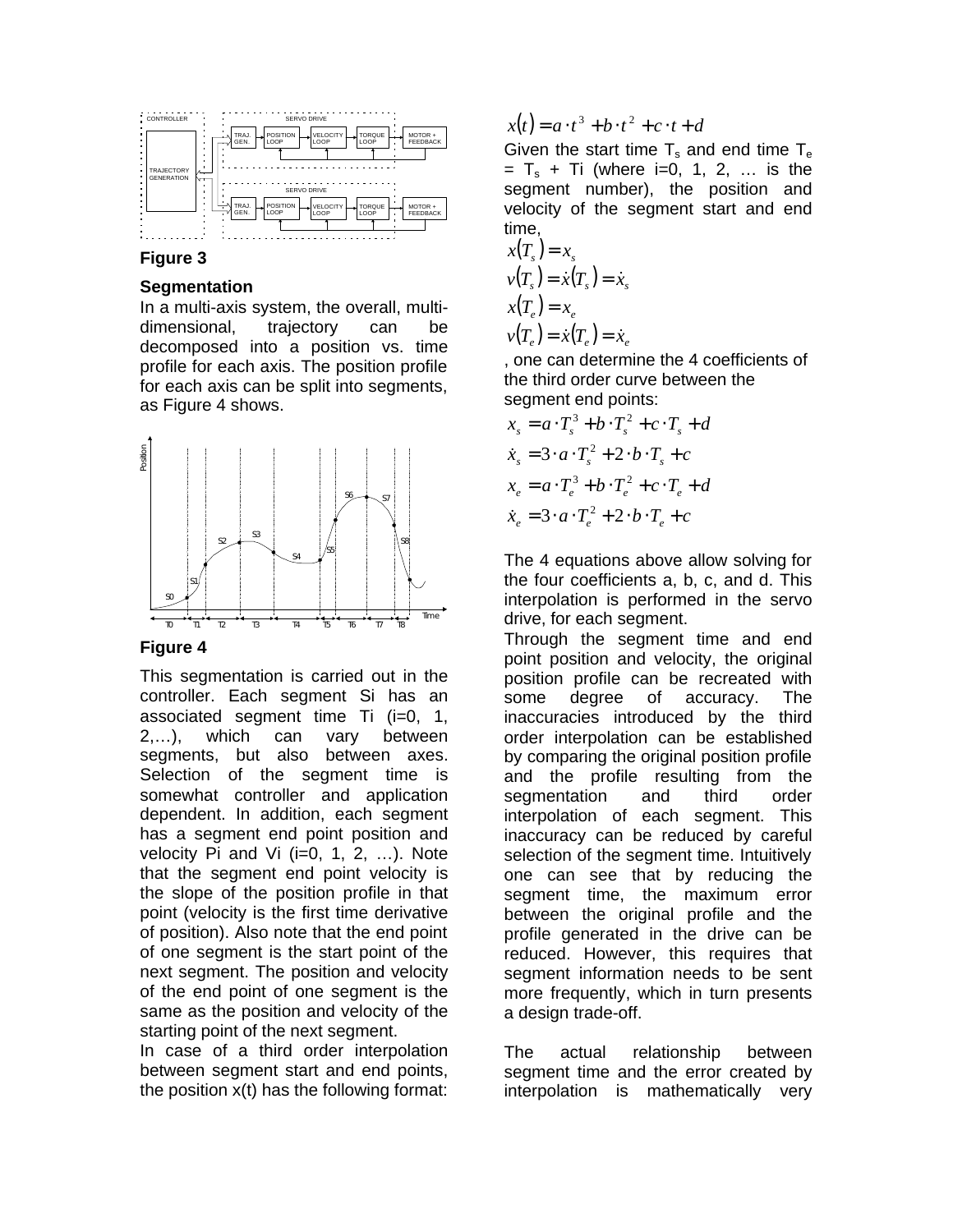complex. The example below will provide some further insight. Assume that the position profile is the following:

 $x(t) = \cos(wt)$ ; where  $\omega = 2\pi/T$ . T is the period of the cosine profile. Since most complex motion trajectories are based on straight lines and arc-segments, this example is quite relevant. Assume that  $T = 2$  seconds, and that the profile is split in 10 segments. This would mean that the segment time is 200 milliseconds. It can be calculated that the worst-case error due to interpolation is approximately 0.04, or about 4%. If the profile is split in 20 segments, with a segment time of 100 milliseconds, the worst-case error is approximately 0.009, or about 0.9%.

From this example it can be seen that the error resulting from third order interpolation can be reduced dramatically by reducing the segment time. Notice however that the segment time in this example is still relatively large, compared to a typical position loop update rate. Final selection of the segment time is application dependent.

## **CAN Implementation**

The above approach has been implemented utilizing the CAN bus and the CANopen communication protocol, see Figure 5. The maximum bit rate of CAN is 1Mbit/s. A CAN message frame can contain up to 8 bytes of data, and 127 nodes can be connected to a single CAN bus. The 8 data bytes of a single CAN message, used to send segment information, are assigned as follows:

- 3 bytes for the segment end point position (in position units)
- 3 bytes for the segment end point velocity (in position per second units)
- 1 byte for the segment time (1- 255 milliseconds)
- 1 byte for an integrity counter (0- 255, with roll-over)

The messages above are generated in the CAN host. The end point of one

segment is obviously the start point of the next segment; therefore only segment end point information is required. It is always assumed that the first segment start point position and velocity are zero. The CAN servo node performs a third order interpolation, since segment start and end point position and velocity are known (to determine the four coefficients of a cubic curve, four equations are necessary). The segment time can vary, which improves accuracy in case of rapid position changes.



## **Figure 5**

The integrity counter ensures that each node receives consecutive segments in the proper sequence. The abovedescribed CAN messages are allocated a certain COB-ID range, within the CANopen communication protocol (as a matter of fact, they use COB-ID's within the receive PDO COB-ID range).

Each CAN servo node has a 15-level FIFO buffer, which receives the segment messages. This buffer can be further managed through standard CANopen objects. The CAN servo node automatically sends an error message in case:

- a CAN message with incorrect length was received
- the buffer is full
- the buffer is empty
- a non-consecutive counter value is detected.

Actual motion is started on all CAN servo nodes at the same time via a broadcast message, from the CAN host. Each CAN servo node removes segment messages from the buffer as needed (one at a time). The trajectory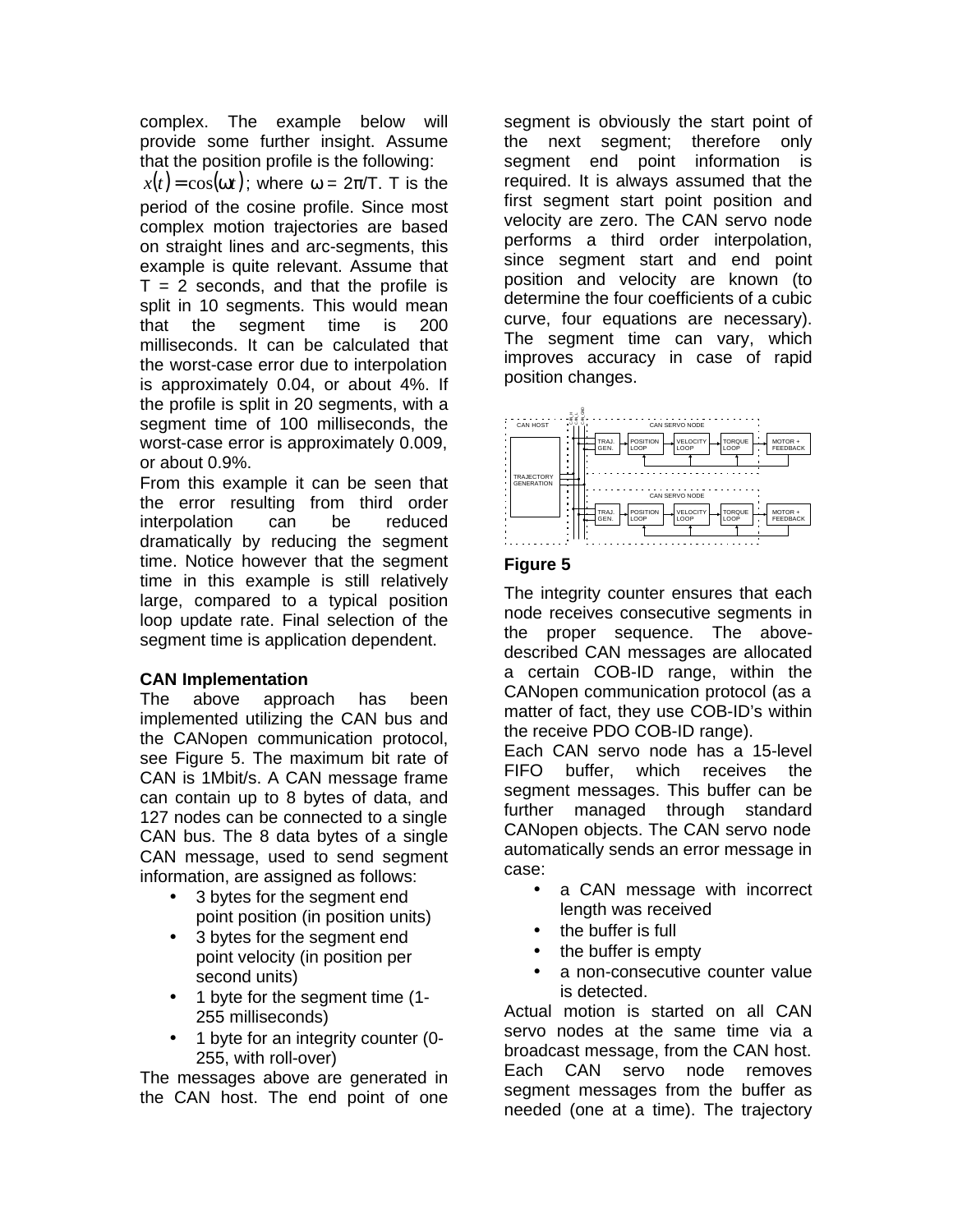generation of each segment is accomplished dynamically, on-the-fly. CAN servo node synchronization is maintained through the CANopen TIME STAMP message, which is broadcast regularly by the CAN host, and is received by each CAN servo node at the exact same time. Each CAN servo node compares the time difference between consecutive TIME STAMP messages with its own time measurement. Internal time base changes are made dynamically, and thus synchronization between all axes is assured.

Selection of the segment time is based on:

- Number of axes
- CAN bus bit rate
- CAN bus load
- CAN host capability
- Application performance requirements

Under ideal circumstances, the CAN host would change the segment time dynamically, based on the position profile shape and curvature. Practically, it suffices to select a fixed segment time, which can be applied throughout the whole position profile.

Example:

At 1Mbit/s, an 8 data byte message, takes worst-case approximately 130 microseconds to transmit (130 bits total message length which is comprised of 64 data bits, CAN node address, CRC…). In a 4-axis system, the total time required to send a segment message to all 4 axes is approximately 4\*130=520 microseconds. Additional time must be allotted for other messages on the CAN bus, such as: status messages, emergency messages, etc… Note that it is not necessary to send segment messages at rates typically found in centralized controllers (in the order of 100 – 500 microseconds). Since the CAN servo node performs cubic interpolation, the position update rates can be in the order of 10 – 200 milliseconds, depending on the application. In case of 10 millisecond segment times, the CAN busload, created by the segment message transmission is 520 microsecond/10 millisecond  $= 5\%$ . One can see immediately that the relatively slow CAN bus can easily accommodate such rates and provide sufficient bandwidth for other messages.

# **Conclusion**

As networking is introduced into the field of motion control, real "distributed" control is possible. It is important to allocate machine control functionality properly across "intelligent" devices on the network. By shifting the position loop to the servo node, and by "distributing" trajectory generation over host and servo node, a simpler, lower cost network can be utilized. Some further advantages of the above approach are:

- "Soft Motion": the motion trajectory is generated in the PC or controller CPU. No dedicated motion control hardware is required, except for a network interface (in this case a CAN interface).
- Flexibility: the axis count can be changed more easily; no additional hardware is required on the host controller. Other devices such as I/O modules, sensors, etc, can also be connected to the CAN bus.
- Network Requirements: the network speed requirements are reduced through this "partial trajectory generation". This allows selection of a more robust, less complex, and more cost-effective network (such as CAN).
- De-coupling: the position loop in the servo drive is de-coupled from the host controller. In a system with a centralized controller, the trajectory generation and position loop